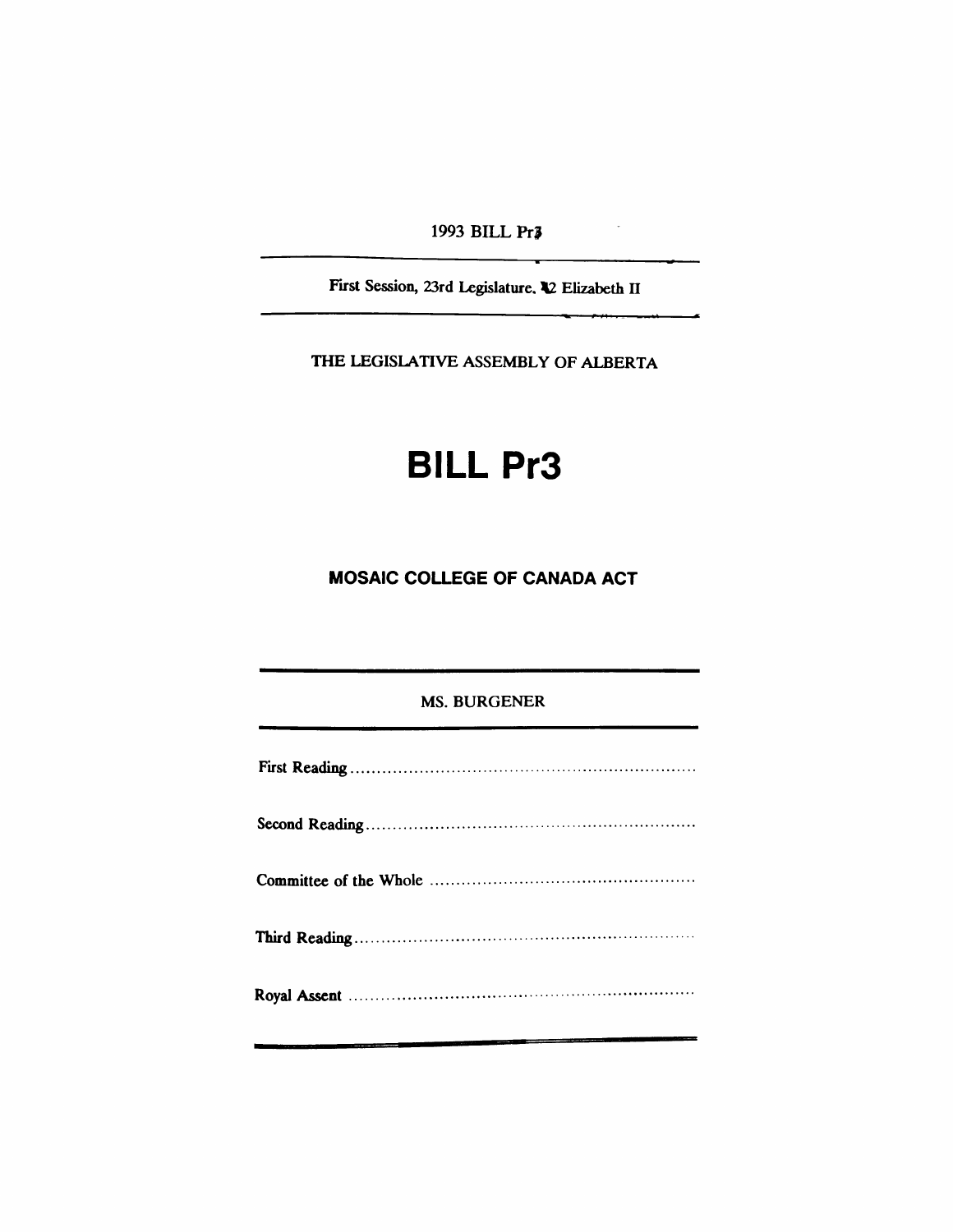Bill Pr3 *Ms. Burgener*

### **BILL Pr3**

1993

#### **MOSAIC COLLEGE OF CANADA ACT**

*(Assented to* , 1993)

WHEREAS the persons hereinafter named have by their petition prayed that it be enacted as hereinafter set forth; and

WHEREAS it is expedient to grant the prayer of the said Petition;

THEREFORE HER MAJESTY by and with the advice and consent of the Legislative Assembly of the Province of Alberta enacts as follows:

Definitione 1 In this Act,

> (a) "Board" means the Board of Directors of the Mosaic College of Canada;

> (b) "By-laws" means the by-laws of the Mosaic College of Canada;

(c) "College" means the Mosaic College of Canada; and

(d) "Property" includes both real and personal property.

Corporate body  $2(1)$  Brent Craig and Donna Kinjo, both of the City of Calgary in the Province of Alberta and such other persons as are from time to time appointed to be members of the Board, as hereinafter provided, are hereby constituted and established as a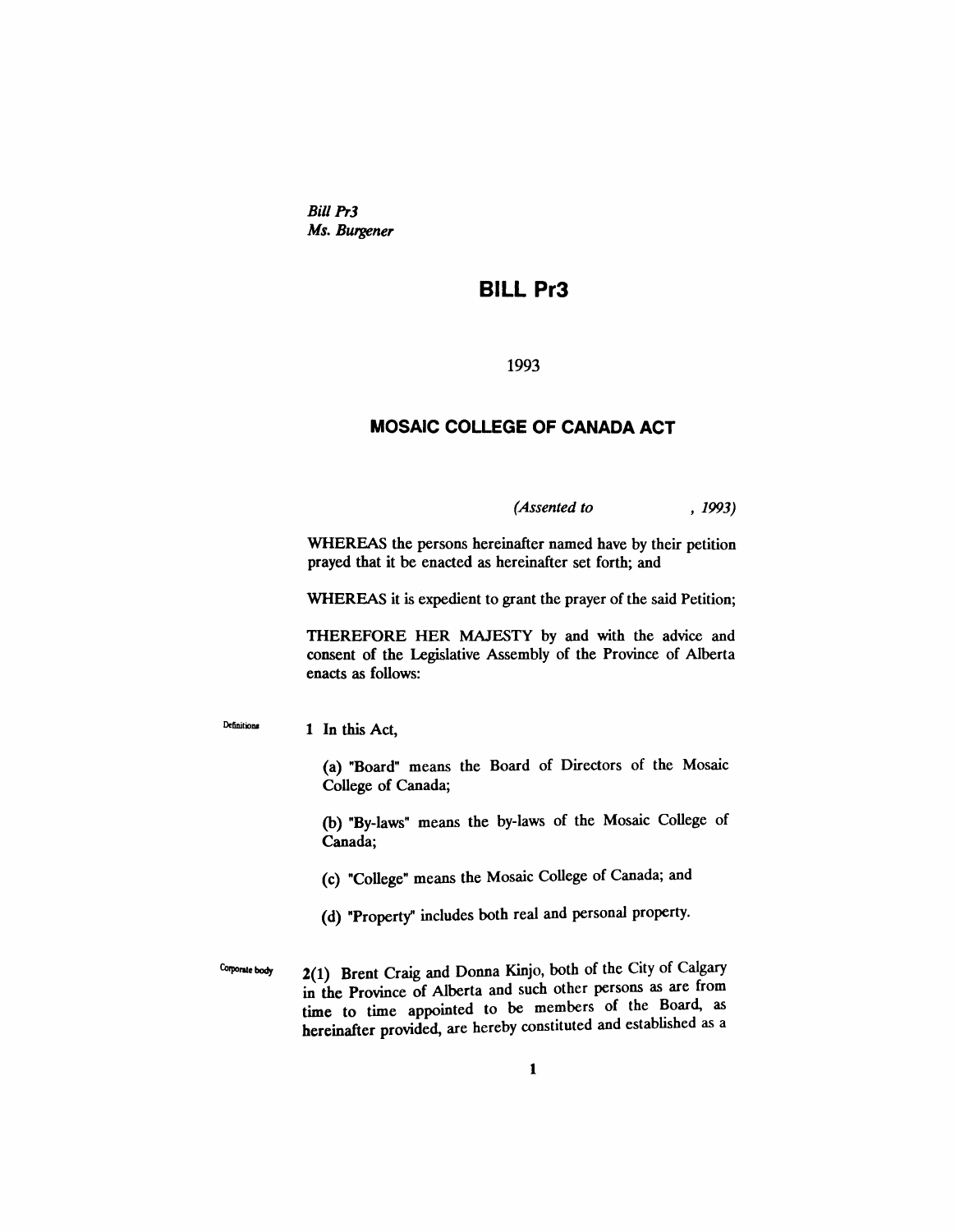body corporate under the name of the Mosaic College of Canada.

Objects 3(1) The objects of the Corporation are:

> (a) to establish, maintain, conduct and support an educational institution of post-secondary and higher learning in the arts, sciences, literature and such fields as the Board may from time to time determine;

> (b) to confer diplomas and certificates upon recommendation of its faculty to the graduates of the courses of study provided by the corporation;

> (C) to promote the advancement of learning and the dissemination of knowledge, whether theoretical or practical;

> (d) to conduct in-service and continuing education programs, workshops, and institutes for academic communities and the community as a whole;

> (e) to promote cultural and development and awareness; and

(1) to cooperate or enter into associations having objectives and characteristics considered by the Board to be compatible with and conducive to the advancement of those of the Corporation.

(2) The liability of the members is limited.

Constitution ot Board

4(1) The Corporation shall, subject to the provisions of this Act, be managed and administered by a governing Board of no less than two or no greater than ten, the frrst members of which shall be the persons specifically named in section 2(1), and other such persons as may be named in substitution thereof or in addition thereto.

(2) The Corporation may pass by-laws to provide for the method of selection of members of the College and Board, to set therr terms of office and to provide for their removal from office.